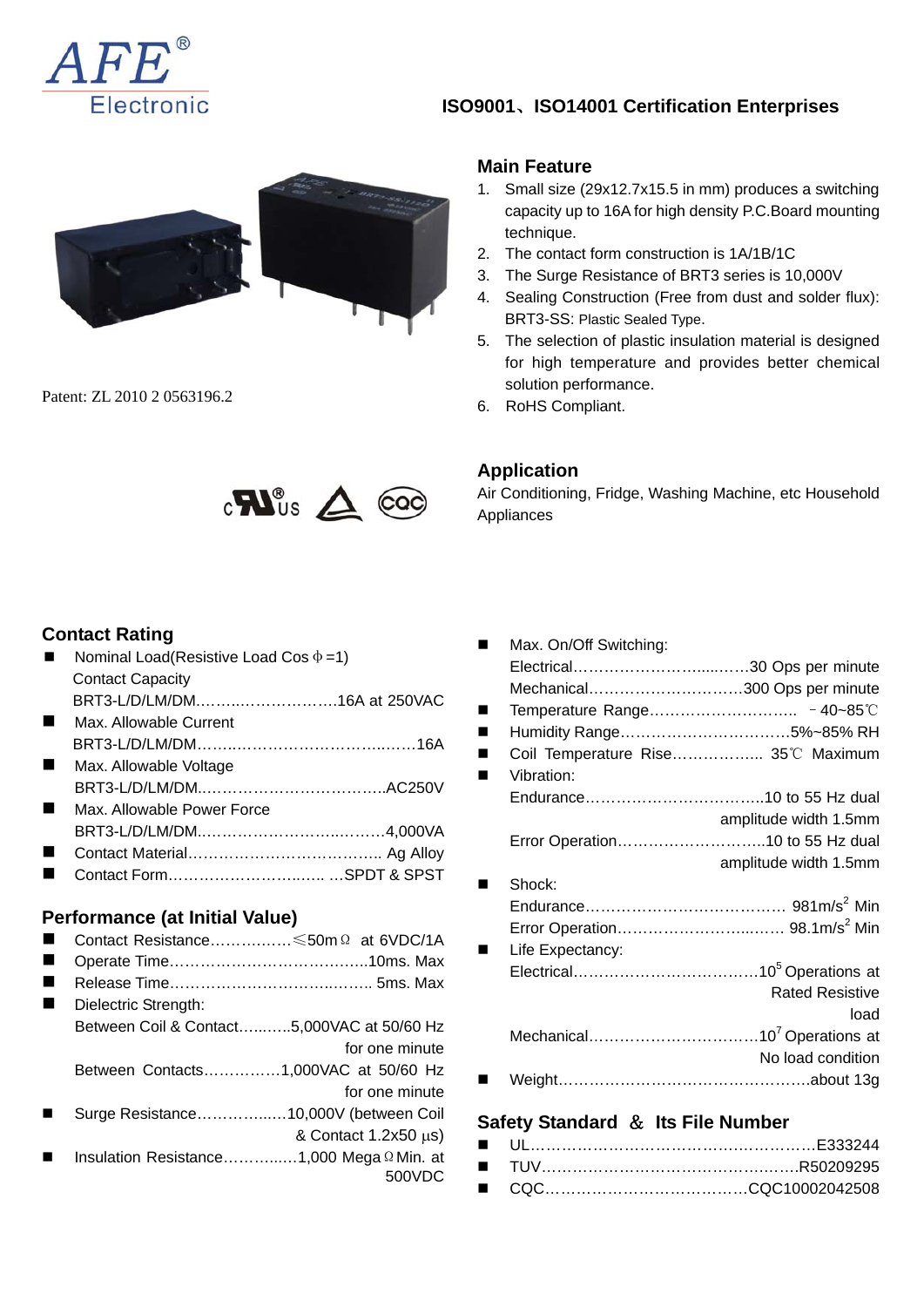

# **ISO9001**、**ISO14001 Certification Enterprises**

**Coil Specification (at 20** °**C)** 

| <b>Coil Sensitivity</b> | Nominal<br>Voltage<br>(VDC) | Nominal Current<br>(mA) | Coil<br>Resistance<br>$(\Omega \pm 8\%)$ | Power<br>Consumption<br>(W) | Pull-In Voltage<br>(VDC) | Drop-Out<br>Voltage (VDC) | <b>Maximum</b><br>Allowable Voltage<br>(VDC) |
|-------------------------|-----------------------------|-------------------------|------------------------------------------|-----------------------------|--------------------------|---------------------------|----------------------------------------------|
|                         | 5                           | 80.6                    | 62                                       |                             |                          |                           |                                              |
|                         | 6                           | 66.7                    | 90                                       |                             |                          |                           |                                              |
| BRT3-D                  | 9                           | 44.6                    | 202                                      | Abt. 0.4                    |                          |                           |                                              |
| BRT3-DM                 | $12 \overline{ }$           | 33.3                    | 360                                      |                             |                          |                           |                                              |
|                         | 24                          | 16.7                    | 1440                                     |                             | 75%                      | 10%                       | 130%                                         |
|                         | 48                          | 8.7                     | 5520                                     |                             |                          |                           |                                              |
|                         | 5.                          | 50                      | 100                                      |                             | Maximum                  | Minimum                   |                                              |
|                         | 6                           | 41.7                    | 144                                      |                             |                          |                           |                                              |
| BRT3-L                  | 9                           | 27.7                    | 325                                      | Abt. 0.25                   |                          |                           |                                              |
| BRT3-LM                 | $12 \overline{ }$           | 20.8                    | 576                                      |                             |                          |                           |                                              |
|                         | 24                          | 10.4                    | 2304                                     |                             |                          |                           |                                              |
|                         | 48                          | 5.2                     | 9216                                     |                             |                          |                           |                                              |

### **Ordering Information**



## **Classificatio**

| Model                      | BRT3                            |                                  |                          |             |  |
|----------------------------|---------------------------------|----------------------------------|--------------------------|-------------|--|
| <b>Coil Sensitivity</b>    |                                 | Standard DC Coil                 | High Sensitivity DC Coil |             |  |
|                            |                                 | ΙA                               |                          |             |  |
| <b>Plastic Sealed Type</b> | $BRT3 - SS-1 \square \square D$ | $BRT3 - SS-1 \square \square DM$ | $BRT3-SS-1$              | $BRT3-SS-1$ |  |

#### **Dimension**



 $1--5mm:±0.3mm$ <br>> 5mm:  $±0.5mm$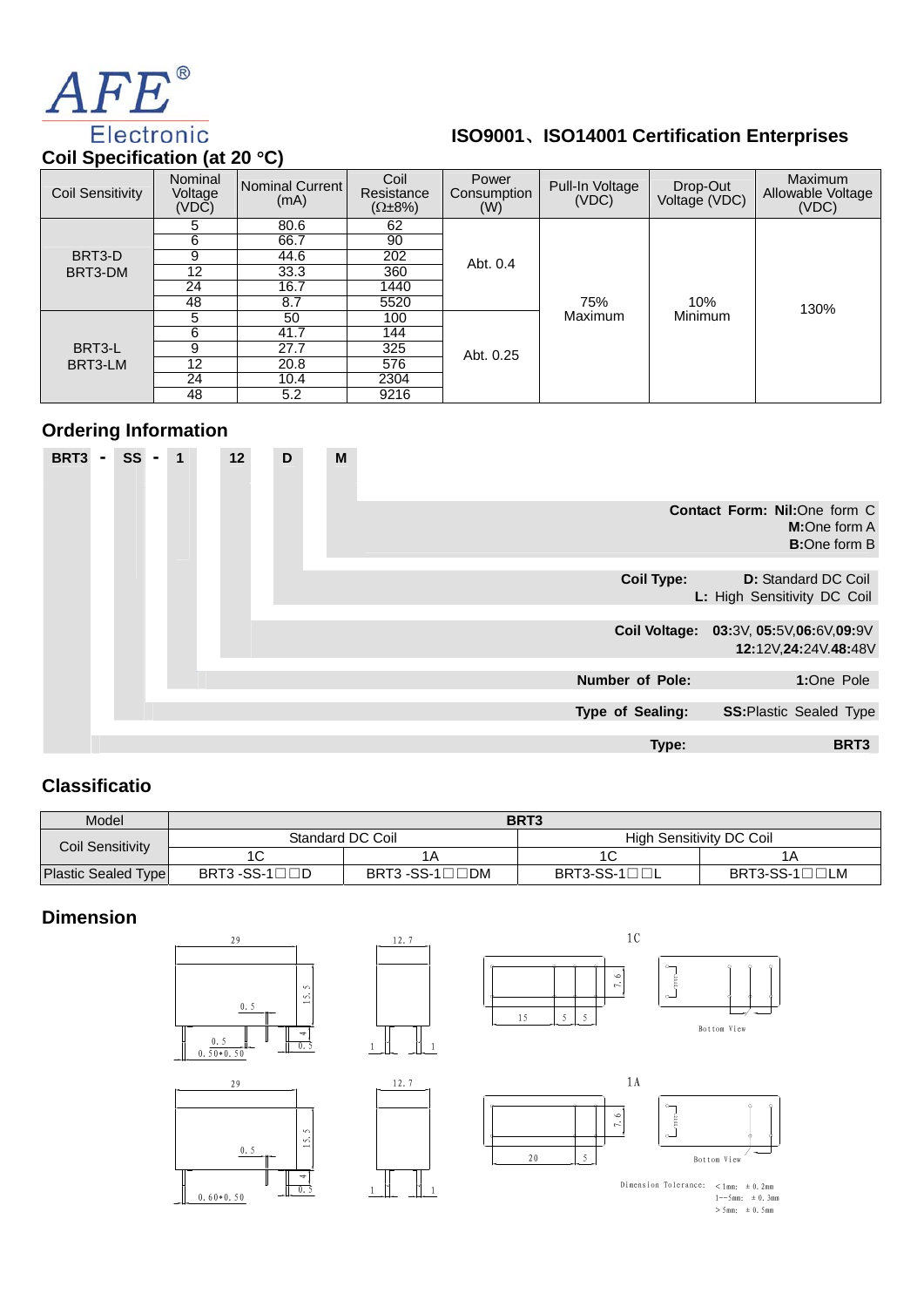



Patent: ZL 2010 2 0563196.2 ZL 2013 2 0258847.0 ZL 2013 2 0257391.6 ZL 2013 2 0258866.3

#### **ISO9001**、**ISO14001 Certification Enterprises Main Feature**

- 1. Small size (29x12.7x15.5 in mm) produces a switching capacity up to 16A for high density P.C.Board mounting technique.
- 2. The contact form construction is 1A/1C
- 3. The Surge Resistance of BRT3 series is 10,000V
- 4. Sealing Construction (Free from dust and solder flux): BRT3-SS: Plastic Sealed Type.
- 5. The selection of plastic insulation material is designed for high temperature and provides better chemical solution performance.
- 6. RoHS Compliant.

#### **Application**

Air Conditioning, Fridge, Washing Machine, etc Household Appliances

### **Contact Rating**

- Nominal Load(Resistive Load Cos  $\phi = 1$ ) Contact Capacity
- BRT3-A/AM.……..…………..…….16A at 250VAC **Max. Allowable Current**
- BRT3-A/AM……..…..………………………..…16A
- **Max. Allowable Voltage** BRT3-A/AM…..…………………………..AC250V
- Max. Allowable Power Force BRT3-A/AM..……..………………………1.65VA±10%
- Contact Material……………………………….. Ag Alloy
- Contact Form………………………… …SPDT & SPST

#### **Performance (at Initial Value)**

- Contact Resistance………….…≤50mΩ at 6VDC/1A
- Operate Time………………………………………10ms. Max
- Release Time……………………………….. 5ms. Max
- Dielectric Strength: Between Coil & Contact…...…..5,000VAC at 50/60 Hz
	- for one minute
		- Between Contacts…………...…1,000VAC at 50/60 Hz
- for one minute
- Surge Resistance……………...10,000V (between Coil & Contact 1.2x50 μs)
- Insulation Resistance…………... 1,000 MegaΩMin. at 500VDC

|   | Max. On/Off Switching: |                                    |
|---|------------------------|------------------------------------|
|   |                        |                                    |
|   |                        | Mechanical300 Ops per minute       |
|   |                        |                                    |
| ٠ |                        | Humidity Range5%~85% RH            |
|   |                        | Coil Temperature Rise 35°C Maximum |
|   | Vibration:             |                                    |
|   |                        |                                    |
|   |                        | amplitude width 1.5mm              |
|   |                        |                                    |
|   |                        | amplitude width 1.5mm              |
|   | Shock:                 |                                    |
|   |                        |                                    |
|   |                        |                                    |
|   | Life Expectancy:       |                                    |
|   |                        |                                    |
|   |                        | <b>Rated Resistive</b>             |
|   |                        | load                               |
|   |                        |                                    |
|   |                        | No load condition                  |
|   |                        |                                    |
|   |                        |                                    |

**Safety Standard** & **Its File Number**